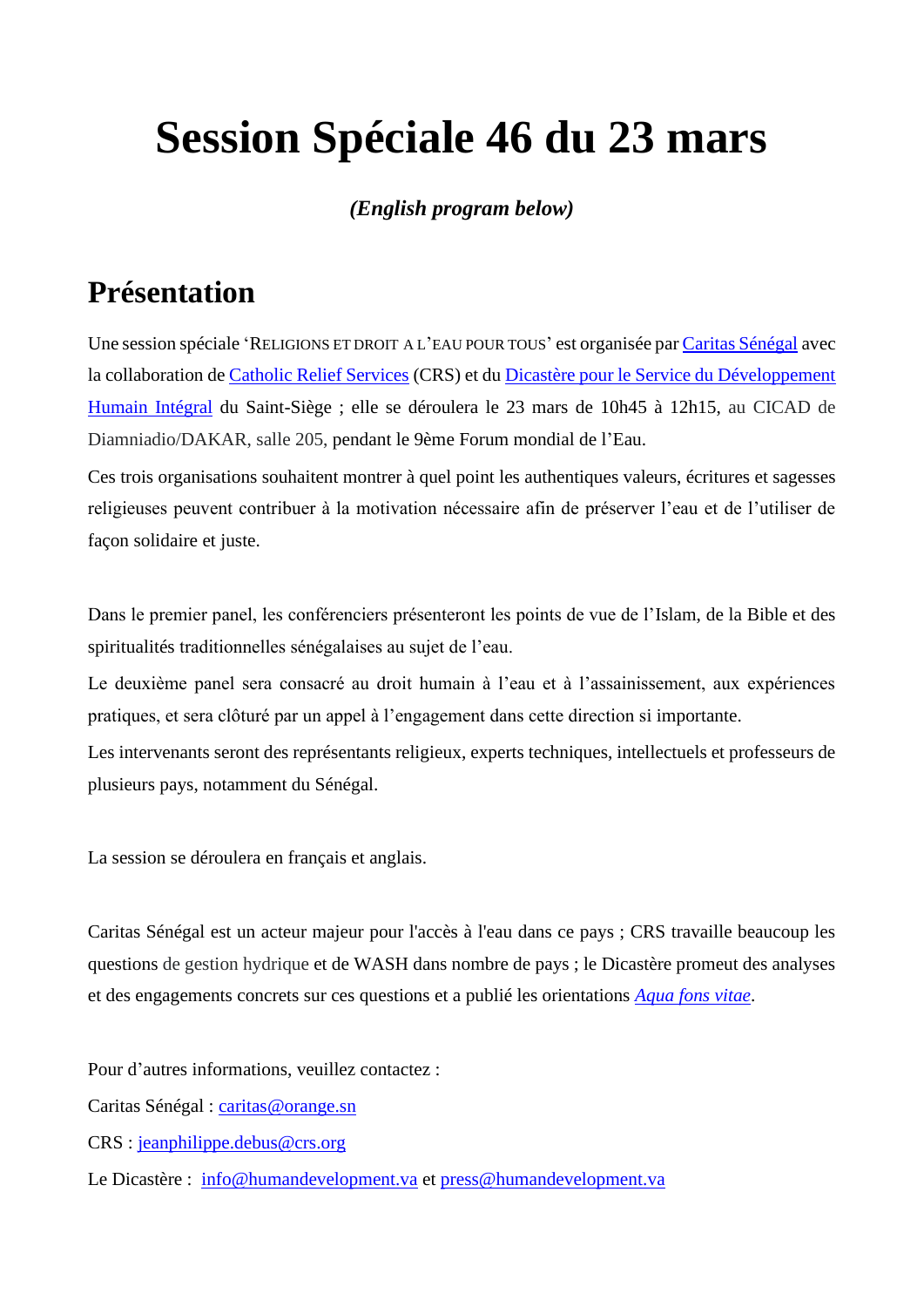#### **Déroulement de la session spéciale** (programme au <sup>19</sup> mars 2022)

Mots de bienvenue et d'ouverture – *Mgr. Jean-Pierre Bassène, Evêque de Kolda et président de Caritas Sénégal*

Introduction du premier panel et modération – *Dr. Fatimatou Sall, Responsable de programmes, CRS* La vision de l'Islam sur le droit à l'eau – *Imam Ahmadou Makhtar Kanté, de la Mosquée de Point-E* L'eau dans les traditions spirituelles du Sénégal – *M. Noumo Mane, doctorant de l'Université Assane Seck de Ziguinchor*

La vision biblique sur l'eau – *Mgr. Benjamin Ndiaye, Archevêque de Dakar*

Temps de dialogue avec la salle

Introduction du deuxième panel et modération – *M. Tebaldo Vinciguerra, Officiel du Dicastère pour le service du Développement Humain Intégral* Promouvoir et réaliser le droit à l'eau potable et à l'assainissement – *Cardinal Michael Czerny S.J., Préfet ad intérim du Dicastère* L'engagement concret sur le terrain – *Abbé Alphonse Seck, Secrétaire Général de Caritas Sénégal* L'engagement concret sur le terrain – *Dr. Mohamed Ahmed Sneiba, Directeur Général du bureau Sénégal de l'ONG Direct Aid Society* Appel à l'engagement – *Professeur Pedro Arrojo Agudo, Rapporteur Spécial des Nations Unies pour les droits de l'homme à l'eau potable et à l'assainissement* Temps de dialogue avec la salle

Remerciements et conclusion – *Mme. Anta Gueye-James, Représentante pays CRS au Sénégal*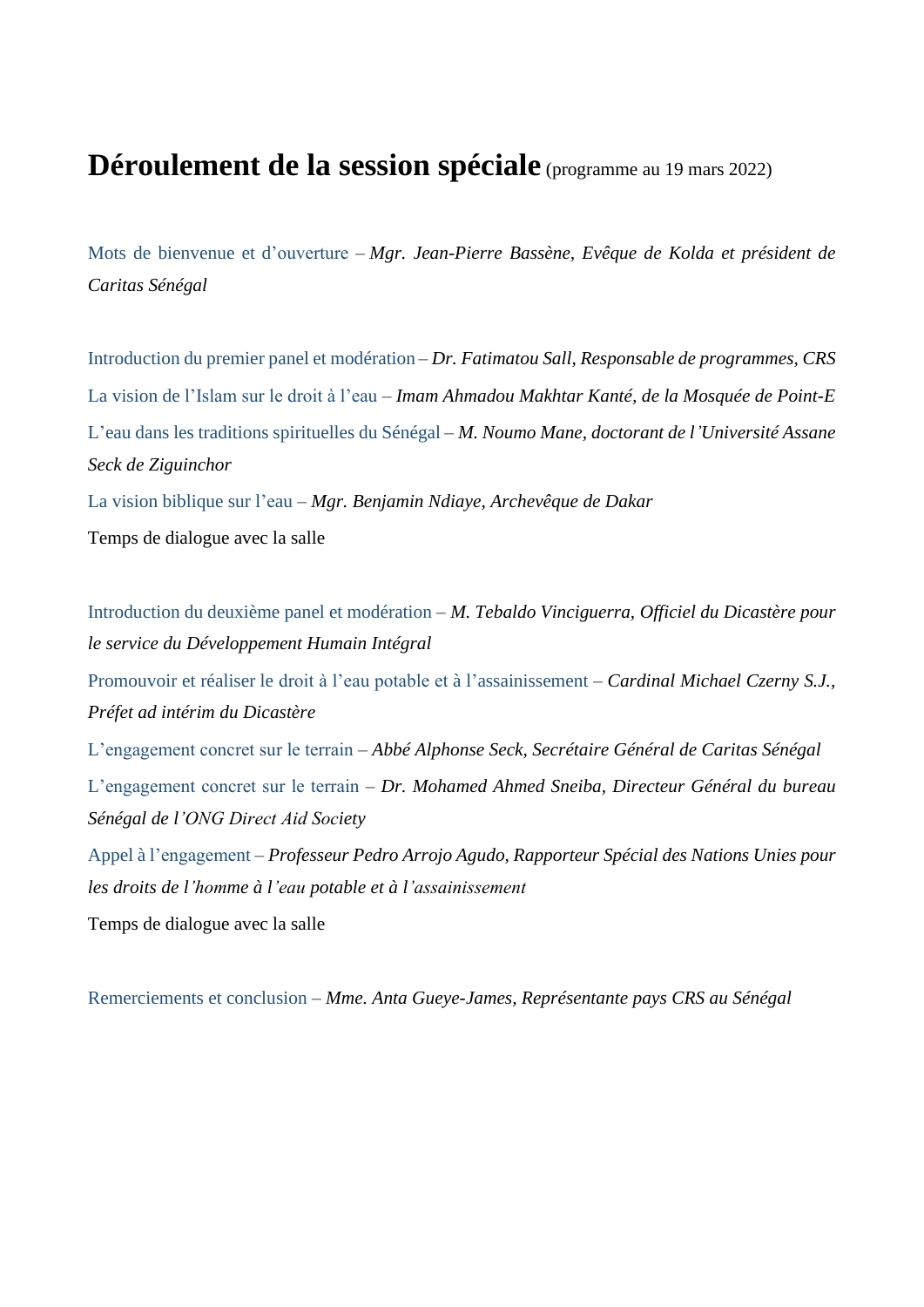# **Special Session 46, March 23rd**

### **Introduction**

The special session 'RELIGIONS AND THE RIGHT TO WATER FOR ALL' is organized by Caritas Senegal in collaboration with Catholic Relief Services (CRS) and the Holy See's Dicastery for Promoting Integral Human Development. It will take place on March 23, from 10:45 to 12:15, at the CICAD of Diamniadio/DAKAR, room 205, during the 9<sup>th</sup> World Water Forum.

These three organizations wish to show how authentic religious values, scriptures and wisdoms can contribute to the motivation needed to preserve water and use it in a fair and supportive manner.

In the first panel, speakers will present the views of Islam, the Bible and traditional Senegalese spirituality about water.

The second panel will be devoted to the human right to water and sanitation, practical experiences, and will close with a call for commitment in this important direction.

The speakers will be religious representatives, technical experts, intellectuals and professors from several countries, including Senegal.

The session will be conducted in French and English.

Caritas Senegal is a major actor for access to water in this country; CRS works extensively on water management and WASH issues in many countries; the Dicastery promotes reflection and concrete commitments on these issues and has published the Orientations *Aqua fons vitae*.

For more information, please contact:

Caritas Senegal: caritas@orange.sn

CRS: jeanphilippe.debus@crs.org

The Dicastery: info@humandevelopment.va and press@humandevelopment.va